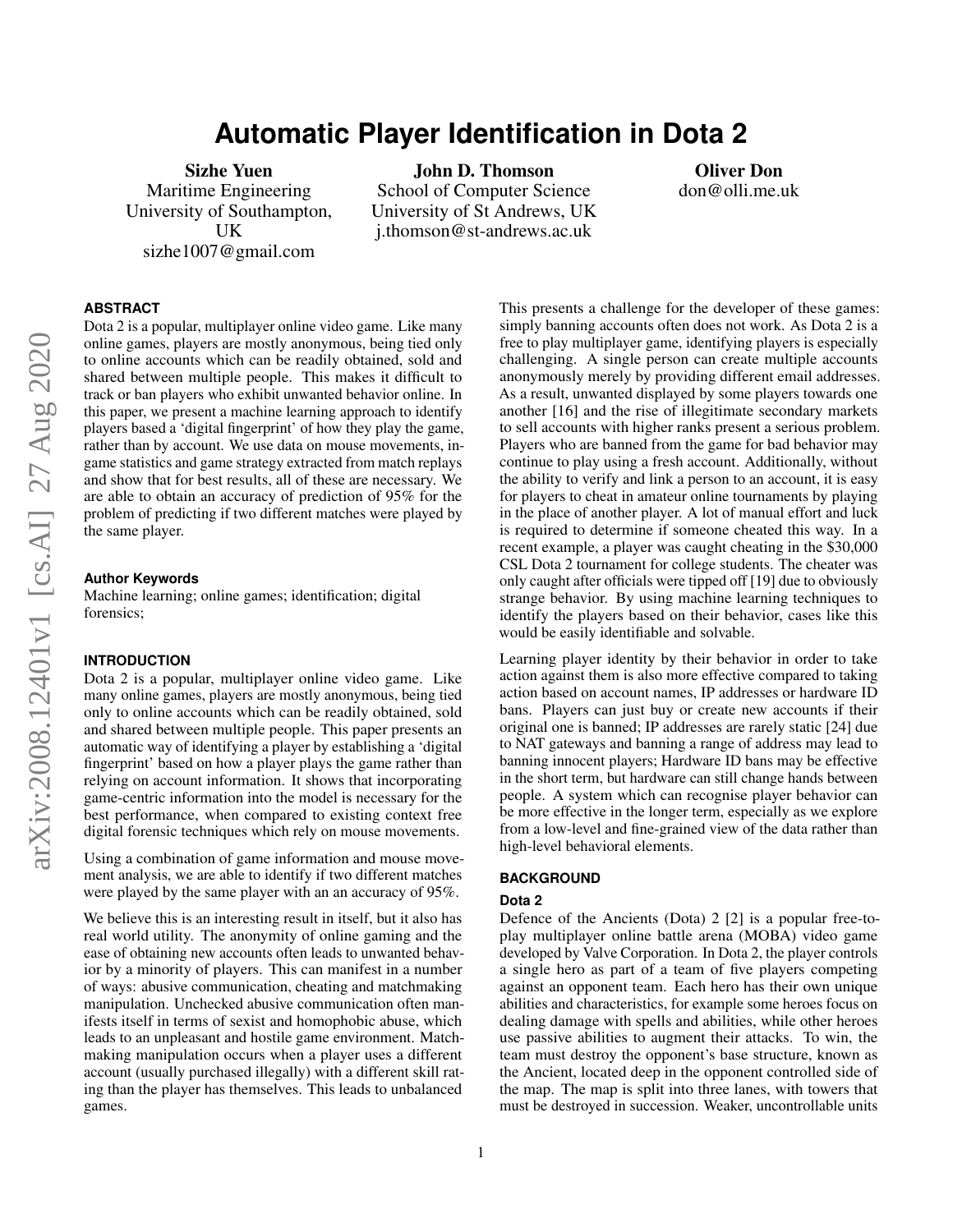

Figure 1: Representation of the map in Dota 2.

called creeps periodically spawn from a team's Ancient and travel down the three lanes. Heroes gain experience when nearby creeps and heroes on the opposing team die. A hero then gains levels with experience, increasing the hero's powers and abilities.

Additionally, heroes gain gold throughout a match which can be used to purchase items. Items provide powerful bonuses and abilities to a hero. Every hero has 6 slots in their inventory in which they can place purchased items. Items can also be placed in the stash or backpack, but do not provide any bonuses when placed there. Gold is gained from multiple sources, most notably by getting the killing blow on creeps, killing opponent heroes, destroying opponent buildings and passively over time.

The map in Dota 2 is asymmetrical and split in half for the two teams: Radiant and Dire. Figure 1 shows a representation of what the map looks like. Playing on different sides leads to slightly different strategies due to the asymmetry. The explanation of other more complicated mechanics in the game, such as the neutral jungle creeps and runes are omitted as they do not form any part of the features or data extracted in this work.

# **Related work**

### *Starcraft 2 player identification*

The problem of player identification based on play style and behavior has been explored before in the game of Starcraft 2. Liu et al. [17] first looked at using machine learning algorithms to identify a Starcraft 2 player from features extracted from match replays and followed up with further research [18] on predicting a player's next actions based on their previous actions in the match.

Their work has a similar goal to ours to predict players based on behavioral data. However, our work differs in multiple ways. Firstly, the gameplay for Starcraft 2 and Dota 2 are different as the player controls a large number of units in the former and only one in the latter. This means the features used for player prediction in Starcraft focused more heavily on the strategy and build order of players rather than fine grained data such as mouse movement. Secondly, Liu et al. focussed on the classification from a fixed pool of players. While we also do the same, we go further and look at classifying pairs of matches belonging to the same player. This allows our predictions to be much more general and not need to be retrained on every new pool of players in the dataset.

### *Dota 2*

There has been a variety of previous work in data analysis on Dota 2. Much of the growing research in Dota 2 comes from the wealth of data provided from the replay system, which ranges from the positions of each player's mouse cursor to the health points of each creep entity.

One area of exploration with Dota 2 data is the classification of player roles. As Dota 2 is a team game, each player on the team typically fulfils a certain role in a match, similar to traditional sports. Gao et al. [13] presented positive results in the identification of *both* the hero and role that a player played using a mix of performance data and behavioral data that involved ability and item usage. Eggert et al. [10] took a further step in feature generation for role classification by constructing complex attributes using low-level data from a parsed replay of a match. This included features such as player positional movement and damage done during teamfights.

Data analysis in Dota 2 does not only involve analysis of ingame data using replays. Hodge et al. [14] used a mix of pre-match draft data such as the history of a player's performance on different heroes and in-game data of game states at different sliding window intervals to predict the outcome of unseen matches. Taking match outcome prediction further, Yang et al. [26] were able to predict match outcomes in realtime as the match progressed, to get the probabilities of each team winning at every minute of a match. For real-time data, they showed data from later stages of a match were much more informative, as early portions of a match were often similar to other matches. Their work was compared with work from Conley and Perry [7], whose focus was in creating an engine for hero pick recommendations based on win predictions, and with work from Kinkade and Lim [15], who also investigated combinations of in-game statistics and draft picks outcome prediction. Drachen et al. [9] studied how team behavior varied as a function of player skill, specifically on the movement and positioning of heroes by players as spatial-temporal data. This contrasts with most other studies, which have focused on only temporal data like the gold and XP per minute statistics.

There is also existing research that uses qualitative data rather than quantitative data. Nuangjumnong and Mitomo [20] conducted a survey on players which showed correlation between the leadership style of players and the role they played in the team. Summerville et al. [23] studied the drafting phase of the game to find common trends and predict the draft sequence. In particular, because the draft sequence was described as a list of words, they chose to use a one-hot encoding with a categorical cross-entropy loss to encode the hero names.

#### *Other video games*

Player behaviour in video games has often been modelled to gather meaningful data for further analysis. Pfau et al. [21] applied machine learning techniques to construct deep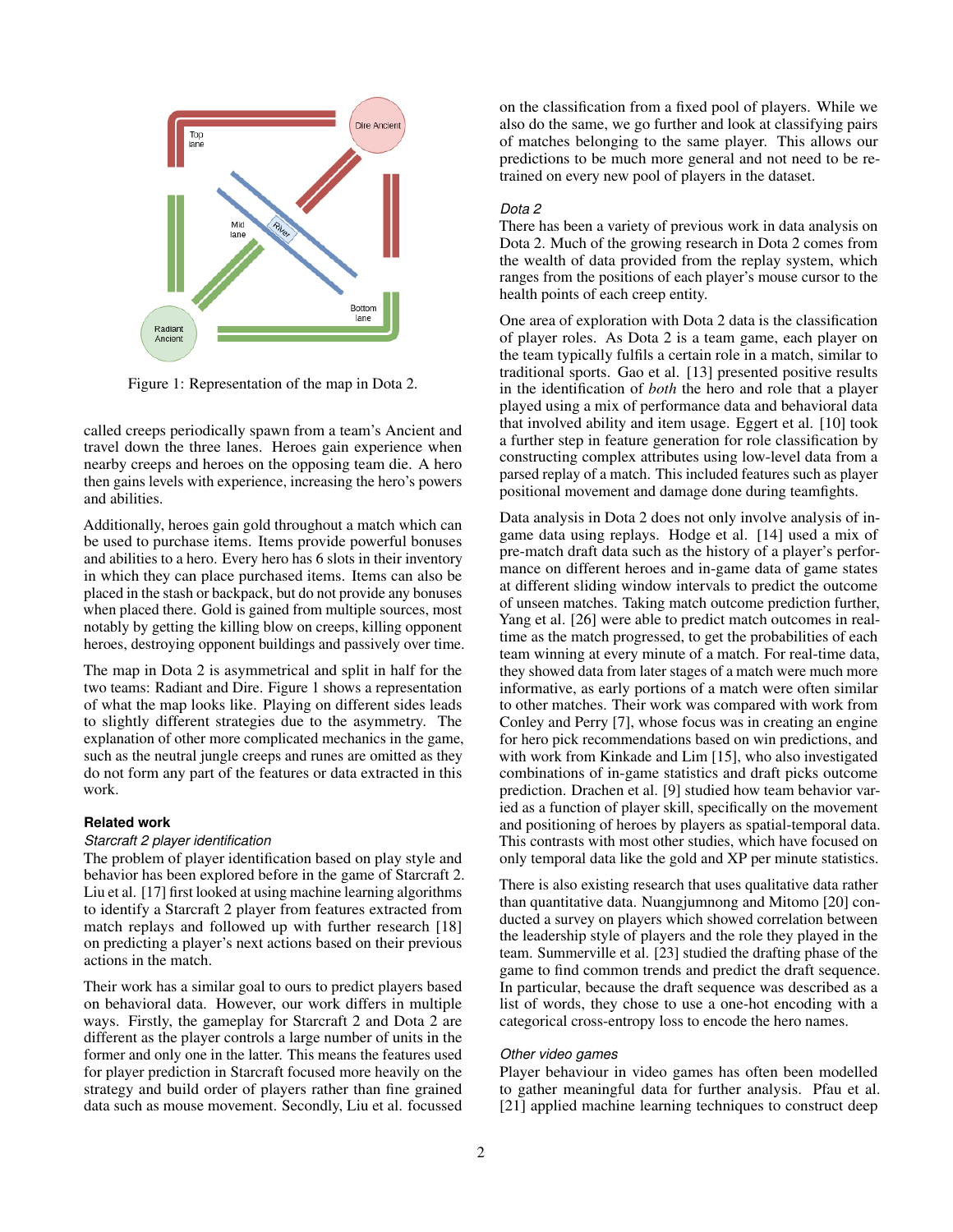player behaviour models in the video game Lineage II. These models can be applied in online crime detection for cheating and for autonomous testing of the game. Bakkes et al. [5] provided approaches to player behavioural modelling with the goals of improving game AI and improving game development. Drachen et al. [8] developed in-depth behavioural models for players in the video game Destiny to identify distinct playstyles and profiles players can be clustered into.

### *Mouse dynamics*

In research unrelated to Dota 2, many studies have investigated the area of using mouse dynamics to detect user identity. This is a behavioral biometric technology that analyses different mouse movement attributes, such as the velocity or curvature of the mouse cursor. A significant portion of Dota 2's gameplay revolves around the use of mouse clicks and movements, combined with occasional key presses. Bhatnagar et al. [6] compared the use of mouse and keyboard dynamics as a biometric technique and stated that keystroke dynamics have lower predictive accuracy, but mouse dynamics data tends to be inconsistent and error prone due to the varied hardware input devices.

Mouse movement data extraction can be done explicity by using a predefined activity, or implicity by monitoring typical activity without a specified task [11]. For example, Gambao and Fred [12] used a simple memory game to extract their data. This method allows for well-defined actions. Feher et al. [11] went further by categorising mouse movement features into distinct hierarchies, which allowed for precise categorisation of various different types of mouse movement. Their results were compared with a histogram based method from Awad and Traore [4] of aggregating different types of mouse action and obtained noteworthy improvement in the accuracy of their models.

### **METHODOLOGY**

In this paper, we investigated the use of three different featuresets to determine who the player is. Each featureset explores a different aspect of the game, to see which aspects have a greater effect in predicting players. The mouse movement features are fine-grained biometric features that directly capture player behavior based on how they move their mouse. The game statistics features are higher level results of player behavior. For example, an aggressive player may tend towards higher kill/death statistics compared to a more passive player. Finally, the itemization features capture both strategy and gameplay behavior of players. Players typically have strategies (or builds) that they use on the same hero which is reflected in the items they buy. The position of the items in the inventory also indicate specific player behavior based on their personal keyboard bindings for the game.

The features are used both individually and in combination with the other features on three different machine learning models (logistic regression, random forest classifier and multilayer perceptron) to find the best model and feature combination for predicting player behavior.

# **Data collection and processing**

A combination of the OpenDota [3] API and Valve's official API was used to download replays. In particular, the OpenDota API allowed many aspects of the replays to be controlled, such as the game mode and hero id, leading to less random variables. The following list of parameters were used for our datasets:

- *Game mode*: All pick
- *Team*: Radiant
- *Date*: Before 18 November 2018 (to avoid changes from patch 7.20 affecting some of the existing work)
- *Hero id*: Constant as the same hero was used for all the datasets

Match replays were parsed using *clarity*, an open source parser developed by Martin Schrodt [22]. It allowed fine grained data to be extracted from each replay on each game tick. After the data was extracted, more processing was done to encode the data into useful features to create our dataset.

### **Mouse movement features**

The mouse movement features extracted from the Dota 2 match replays followed the concept by Feher et al [11] on forming a hierarchy of atomic actions such as left click or mouse move and complex actions made up of multiple atomic actions, such as mouse drag. As the data available from replays are less granular and do not contain specific data such as mouse click down and mouse click up, the addition of keyboard presses were combined to form the complex mouse actions in this work. Two classes of mouse actions are defined: atomic and complex.

#### *Atomic mouse actions*

The four atomic mouse actions are as follows:

- 1. Mouse movement sequence
- 2. Attack command
- 3. Move command
- 4. Spell cast command

A mouse movement sequence is defined as a sequence of positions. Rather than using a fixed interval of time, a threshold  $\tau$ is defined to end the sequence if no change in cursor position has occurred within the threshold time. This more naturally records a sequence of mouse movements to not break up a sequence in order to fit within a fixed time interval. A larger threshold increases the average number of actions in the sequence. A threshold of 500 milliseconds was used in Feher et al.'s [11] study. This was reduced to 300 milliseconds for capturing Dota 2 mouse features as it was found a 500 millisecond threshold created fewer and longer mouse movement sequences than expected.

Each movement sequence consisted of three vectors of length *n*, where *n* is the number of game ticks:

- $t = \{t_i\}_{i=1}^n$  The game tick
- $x = \{x_i\}_{i=1}^n$  The x coordinate sampled on game tick  $t_i$
- $y = \{y_i\}_{i=1}^n$  The y coordinate sampled on game tick  $t_i$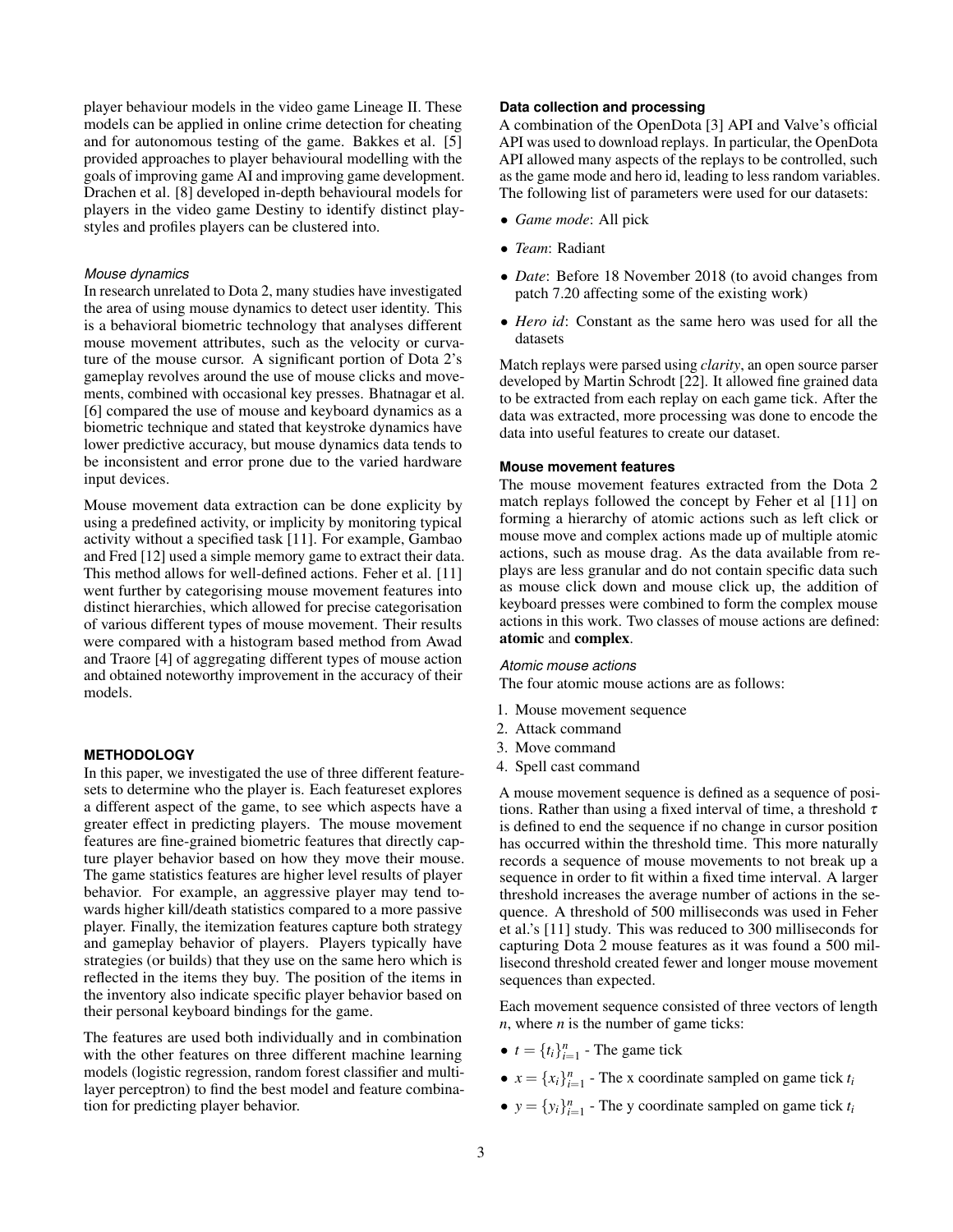| <b>Feature</b>              | <b>Definition</b>                                                                  |
|-----------------------------|------------------------------------------------------------------------------------|
| Angle of movement           | $\theta_i = \arctan(\frac{\delta y_1}{\delta x_1}) + \sum_{i=1}^i \delta \theta_i$ |
| Curvature                   | $c = \frac{\delta \theta}{\delta s}$                                               |
| Rate of change of curvature | $\Delta c = \frac{\delta c}{\delta s}$                                             |
| Horizontal velocity         | $V_x = \frac{\delta x}{\delta t}$                                                  |
| Vertical velocity           | $V_y = \frac{\delta y}{\delta t}$                                                  |
| Velocity                    | $V = \sqrt{\delta V_x^2 + \delta V_y^2}$                                           |
| Acceleration                | $V' = \frac{\delta V}{\delta t}$                                                   |
| Jerk                        | $V'' = \frac{\delta V'}{s_t}$                                                      |
| Angular velocity            | $w = \frac{\delta \theta_t}{\delta t}$                                             |

Table 1: Basic mouse movement features.

*n* can vary between different movement sequences for longer or shorter sequences. These vectors are further processed to give the list of mouse movement features shown in table 1, based on Gambao and Fred's [12] features.

The other three atomic actions consist simply of the game tick, x and y coordinate. They represent in-game intent of the mouse movement. For example if a player right-clicks on the terrain, it is a move action to move their character, but if a player right-clicks an enemy entity, it is an attack action.

# *Complex mouse actions*

The combination of a mouse movement sequence and one of the three command actions creates a complex mouse action. There are three complex mouse actions, each corresponding to their respective atomic command. Complex mouse actions represent a mouse movement sequence leading up to a command. Each of the three complex actions are recorded in the same way, but record different kinds of data. For example, the complex move action will be recorded throughout a match, while the complex spell cast action will typically occur only during teamfights.

In addition to the features mentioned in table 1, two more features are included for complex mouse actions:

- $\bullet$   $t_n$  The number of game ticks between the last mouse position of the movement sequence and mouse position of the command.
- *d* The distance travelled between the last mouse positions of the movement sequence and mouse position of the command

Finally, because the feature vectors for a mouse movement sequence are of varying length, some statistical values must be taken. The minimum, maximum, mean and standard deviation are used leading to a total of 38 features for complex mouse action.

# **Game statistic features**

In-game statistics are a useful way to determine player performance in Dota 2. Many community websites [1, 3] track these statistics to let players view the performances of their match history. Many existing studies [14, 15, 25, 26] also use these features, especially for predicting performance of teams and players.

The statistics extracted for this work are:

- Kills
- Assists
- Deaths
- Gold per minute
- XP per minute
- CS (creep score) per minute
- Denies
- Actions per minute
- Move commands on target per minute
- Move commands on position per minute
- Attack commands on target per minute
- Attack commands on position per minute
- Spell cast commands on target per minute
- Spell cast commands on position per minute
- Spell cast commands with no target per minute
- Hold position commands per minute

Most of the statistics are taken as per minute average rather than total, because they can vary greatly depending on the length of the game. In general, the game statistics are strong indicators of performance as winning teams usually have higher gold and XP numbers. They can also provide behavioral information, for example aggressive players may often get more kills than more passive players, they may get more deaths as a result as well. Further, there are a few different methods for players to accomplish the same action, which can be revealed based on whether they use commands on targets or on positions.

### **Itemization features**

The items a player buys on their hero had been shown by Eggert et al. and Gao et al. as a strong indicator of the hero selection and role of the player. By itself, itemization is likely not enough to tell the difference between players, as multiple players on the same hero are very likely to buy the same items. However, items can be placed into different inventory positions, which becomes a more personal choice by players. Moreover, many items in Dota 2 have active abilities. The inventory positions of the item therefore can reflect a player's keyboard bindings. It is not possible to extract a player's personal settings from a replay, so using item positions are a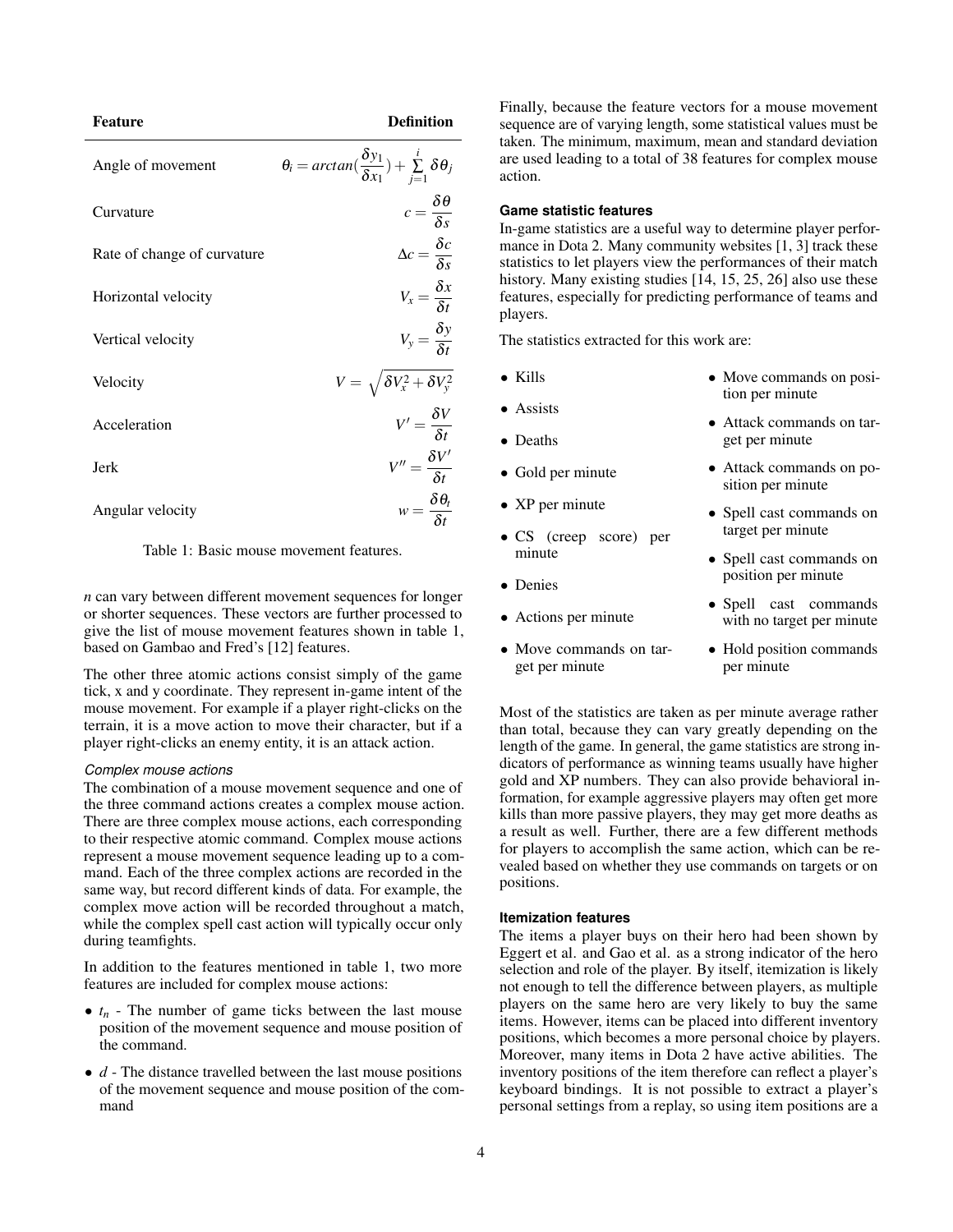

Figure 2: Representation of an inventory with items in Dota 2. The letters next to the items are bound to that inventory position and indicate the key to press to activate that item.

close approximate. Figure 2 shows how the items are placed in different slots with associated key bindings.

The inventories are sampled once at the beginning of a match and once at the end to prevent variance. Items sampled at the beginning will not be affected by variables such as performance as the game has just started. Items sampled at the end are similar, as most items that players want will have already been purchased and are less affected by the flow of the match. The items and their positions are then encoded with multiple methods: feature hashing, one-hot encoding, selective one-hot encoding and item difference.

Selective one-hot encoding only used a small subset of items deemed more useful for player prediction. Two subsets were chosen, starting items and boots. There are only a small number of items a player can buy at the start of a match, which restricts the number of items from about 300 to 30 when looking at only starting items. This reduces the large number of features that one-hot encoding generates ( $\sim$  300 items  $\times$  6 inventory locations) to a reasonable number. Boots are a special case of items as almost all heroes will buy some form of boots. There are 6 types of boots in the game, most of which have an active ability. Because different boots have different abilities, but all give an important movement speed increase the player characters, different players are likely to choose different types of boots based on their personal playstyle. Furthermore, the active ability makes the position of the boots in the inventory an important attribute we can take advantage of. This allowed for precise identification of both the type of boots and the inventory positions they occupy as data.

### **EXPERIMENTS**

Two different experiments were done to explore the problem of predicting player identity in Dota 2 based on the features discussed earlier. A dataset comprising of 93 players with 356 matches was created. There was a mix of number of matches per player, with some players having 10 matches in the dataset while others only had 1 or 2 matches. The goal was to see if we could successfully identify one player out of the pool of players in the dataset given a single match.

The second experiment took a more generic approach. Rather than predict out of a static pool of players, the goal was to identify if two matches belonged to the same player or not.



Figure 3: Classifying a single match with multiple different features.

In this approach, there is no concept of individual players, only the binary choice of whether the two given matches were played by the same person. A combination of pairs of matches were created from the original dataset, which gave 3071 combinations where two matches belonged to the same player. The number of combinations where two matches belonged to different players was much larger, but was randomly filtered down to 3071 to ensure no bias towards the negative samples.

The features used in the second experiment differed slightly from the first experiment because all matches have different lengths, making it difficult to compare the features from two matches without further modification. Further statistics are calculated for each mouse movement feature over the entire match. For example, the horizontal velocity of a mouse action creates four features: the mean, standard deviation, minimum and maximum horizontal velocity of each *individual* mouse action. There are many drawbacks to this approach, most notably the loss of data from taking an average of averages, as the thousands of mouse actions are reduced to only a small number of statistics. To alleviate this issue, matches are split up into portions for each portion to have its own statistics. This also allows each individual portion to be analysed. However, this method is not scalable, as more portions means more features, leading to the curse of dimensionality.

### **Experimental design**

The mouse movement, game statistic and itemization features were explored both separately and together to identify their performance in player prediction. It was assumed that in the dataset, all replays that were downloaded from the same account were matches by the same player.

As the different features had different dimensions, each were evaluated with separate models, with the results of each model combined using a simple multi-layer perceptron with 1 hidden layer. Figure 3 shows how matches split up into each feature and model separately before being combined. A multi-layer perceptron is used as the combination step so it can learn the relative weights for each feature, rather than use them all equally in a voting scheme or set arbitrary weights to them. Further, this approach is modular and allows features to be added or removed easily to test the performance of different combinations of features.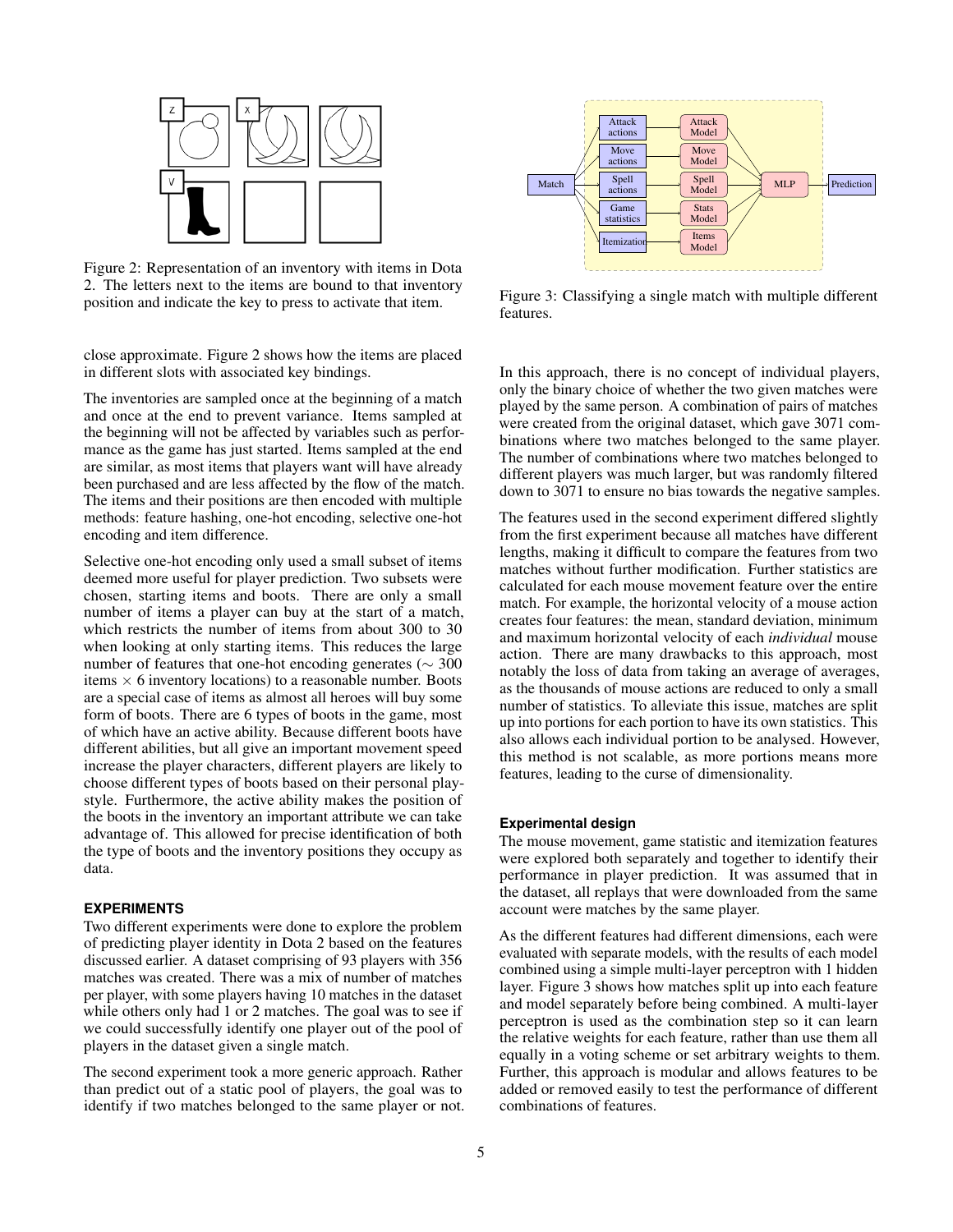

Figure 4: Accuracy of individual types of complex mouse action. It can be seen that attack actions are the most useful for player prediction across all three models.



Figure 5: Results of classifying each match with all three types of mouse actions combined.

Accuracy, precision and recall metrics were gathered using a 5-fold cross validation. Accuracy measures the overall performance of a model by computing the number of correct predictions over the total number of predictions. Precision and recall and complementary metrics that measure the relevance of predictions, with precision taking into account false positive results and recall taking into account false negative results.

$$
precision = \frac{true \ positives}{true \ positives + false \ positives}
$$

$$
recall = \frac{true \text{ positives}}{true \text{ positives} + false \text{ negatives}}
$$

Three different models were chosen based on models that previous work found successful. The three models are logistic regression, random forest classifier and multi-layer perceptron.

# **RESULTS**

### **Player identification (experiment 1)**

# *Mouse movement features*

First, the mouse movement features were evaluated individually to give an indication as to which type of complex mouse action is more informative for player prediction. Figure 4 shows that mouse movements following an attack action were

the most predictive, with movements following a spell cast being the least predictive. It is important to note the distribution of complex mouse actions are not equal, with an average of 20%, 78% and 2% for attack, move and cast actions respectively. This directly affects the number of data points available for training and testing.

Taking this into account, complex attack actions make a strong case for being the most effective at predicting player behavior, as they are less common, but more predictive than complex move actions. Complex move actions seem to be too common to be a strong indicator for player behavior. They are sent in the order of a few thousand commands in every match, due to how movement and positioning are fundamental parts of Dota 2's gameplay. This commonality can lead to difficulty in distinguishing between different players, especially when players are sending move commands multiple times a second, making the mouse movement sequence very short. Complex spell actions should follow the pattern for complex attack actions, since they are also rare and unique compared to move actions. However, it seems their rarity (2%) affects their usefulness.

When looking at the mouse actions used together in figure 5, we can see the differences between each machine learning model clearly. The random forest classifier has perfect precision but low recall, indicating a lack of false positives predicted. From the test set, we found 0 false positives and a large proportion of false negative predictions. There are still true positive predictions, so the model is not predicting only negatives, but is highly biased towards it. This suggests a specific player's (the positive sample) behavior is difficult to differentiate from another player in most cases, but when it is detected it is very obviously from the specific player.

The performance of logistic regression was quite noteworthy as it matches the neural network in all three performance metrics. This is an improvement compared to using individual complex mouse actions. This also shows that the combining network was able to learn useful weights to apply to each of the three logistic regression models and such a mixture of different complex mouse action types are more useful than each mouse action alone.

### *Game statistic features*

Using game statistic features gave a set of different results compared to using mouse action features, with the neural network performing poorly and the other two models achieving very high accuracies. As shown in figure 6, the random forest classifier had perfect results. To confirm this, we ran further cross validation with varying values of *k* up to 12 for additional trials. It was found that the accuracy only fell twice, at  $k = 2$  to 0.95 and at  $k = 8$  to 0.98. This gives the strong performance merit, suggesting there exists a combination of rules in a decision tree for player in-game statistics that easily identify players uniquely.

### *Itemization features*

Each encoding method of itemization gave different performances, with the random forest classifier and multi-layer perceptron giving the same pattern for each encoding method, as shown in figure 7. Firstly, encoding with boots only data had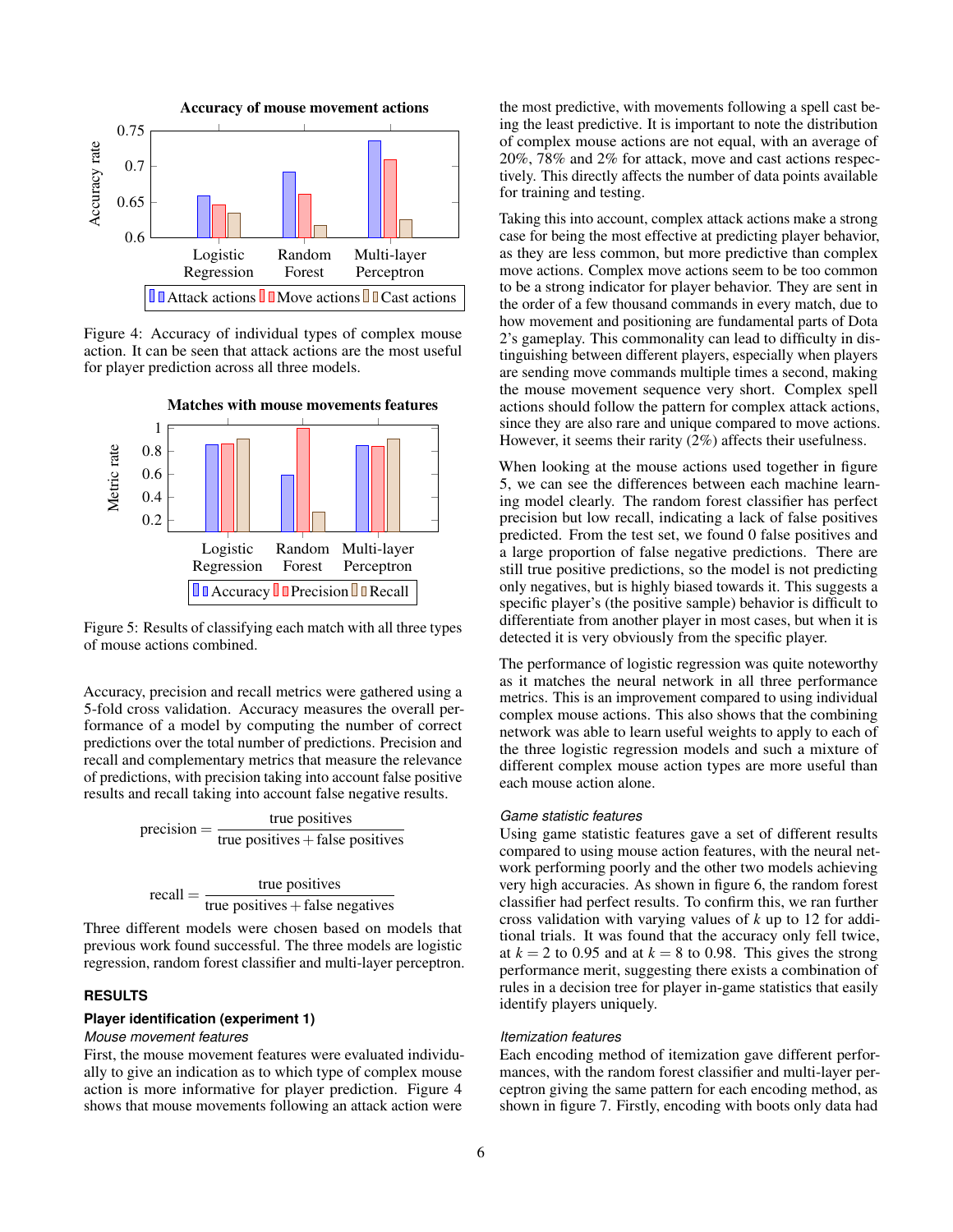

Figure 6: Results of classifying each match with game statistics.

the lowest accuracy of all the encoding methods. This makes sense as it uses strictly less items compared to other encoding methods. This represented a trade-off for computation of features and accuracy. For comparison, the one-hot encoding of only starting items gets 4%, 6% and 7% more accuracy for each model respectively, but uses 186 features compared to the 42 features of encoding only boots data.

We also found a small improvement from using starting items only compared to using all items with one-hot encoding. Recall that the encoding of all items is sampled twice in a match, once at the beginning and once at the end. The close performance of the two encoding methods suggests a few things. Firstly, the massive increase in binary features does not heavily impact performance. The encoding of all items contains about 9 times the number of features (281 items vs 31 items) but the accuracy deviates by less than 5%. Secondly, though the starting items do not have the second sample of items at the end of the match, it still predicts better in two of the three machine learning models. This shows the items locations of at the start of a match is more useful in player prediction than at the end of a match. This makes sense from the game's perspective, as items a player buys throughout a match is often dependent on the strategy, composition and context of their team, the opposing team and how well they are doing, so there is more variance in end of match items compared to the start of matches. Further, many matches end before a player finishes buying all items they need, so item locations recorded at the end of a match could be temporary and different from other matches by the same player, depending on the context of the match.

# *Combined features*

Combining the features together gave mixed results in most cases. There were some improvements in specific cases, but there were also cases where performance decreased.

Logistic regression was able to predict well in general, with the combination of game statistics and boots achieving 99% accuracy. There was also an interesting anomaly in combining mouse movement, game statistics and one-hot encoding of all items that had a drastic reduction in accuracy. This may be due to the combination of one-hot encoding of items and



Figure 7: Results of classifying each match with itemization features.

mouse movement being a bad combination, as it was the only other combination that had lower than 90% accuracy.

The random forest classifier showed reduced accuracy in most combinations using mouse movements compared to using the features alone. For example, the various itemization encoding methods had about 85-90% accuracy and game statistics had close to 100%. However, when any of these features are combined with the mouse movement data, the accuracy drops. It can also be seen in table 2 that the combination of itemization and game statistics do well, so it is only the mouse movement features that is an issue for this model. Recall that the precision for using mouse movement features in the random forest classifier was extremely high with low recall, which reduced its accuracy. The lack of accuracy even when combined with accurate features such as game statistics shows that it is not enough to combine all features together, and bad features add a lot of noise to the random forest model.

Finally, the multi-layer perceptron was able to combine features together better. Though it performed poorly using only statistics, the addition of mouse movements and itemization features were able to help boost its accuracy. Interestingly, the better individually performing item encoding methods were not always better than others when combined with other features. For example, using mouse features with the hashed items and mouse features with boots only gave similar accuracy, even though the hashed encoding was more accurate alone compared to the boots only feature.

#### **Same player identification (experiment 2)**

#### *Mouse movement features*

Figure 8 shows the performance of the three machine learning methods. In general, logistic regression performs much worse for this problem, regardless of how the match is split into time-slices. This shows the non-linear nature of this problem compared to the first one. Splitting the match into multiple time-slices doesn't help or hinder the accuracy for logistic regression, which shows it is unlikely an issue of too many features affecting the performance, otherwise a greater fall in accuracy would be expected from figure 9.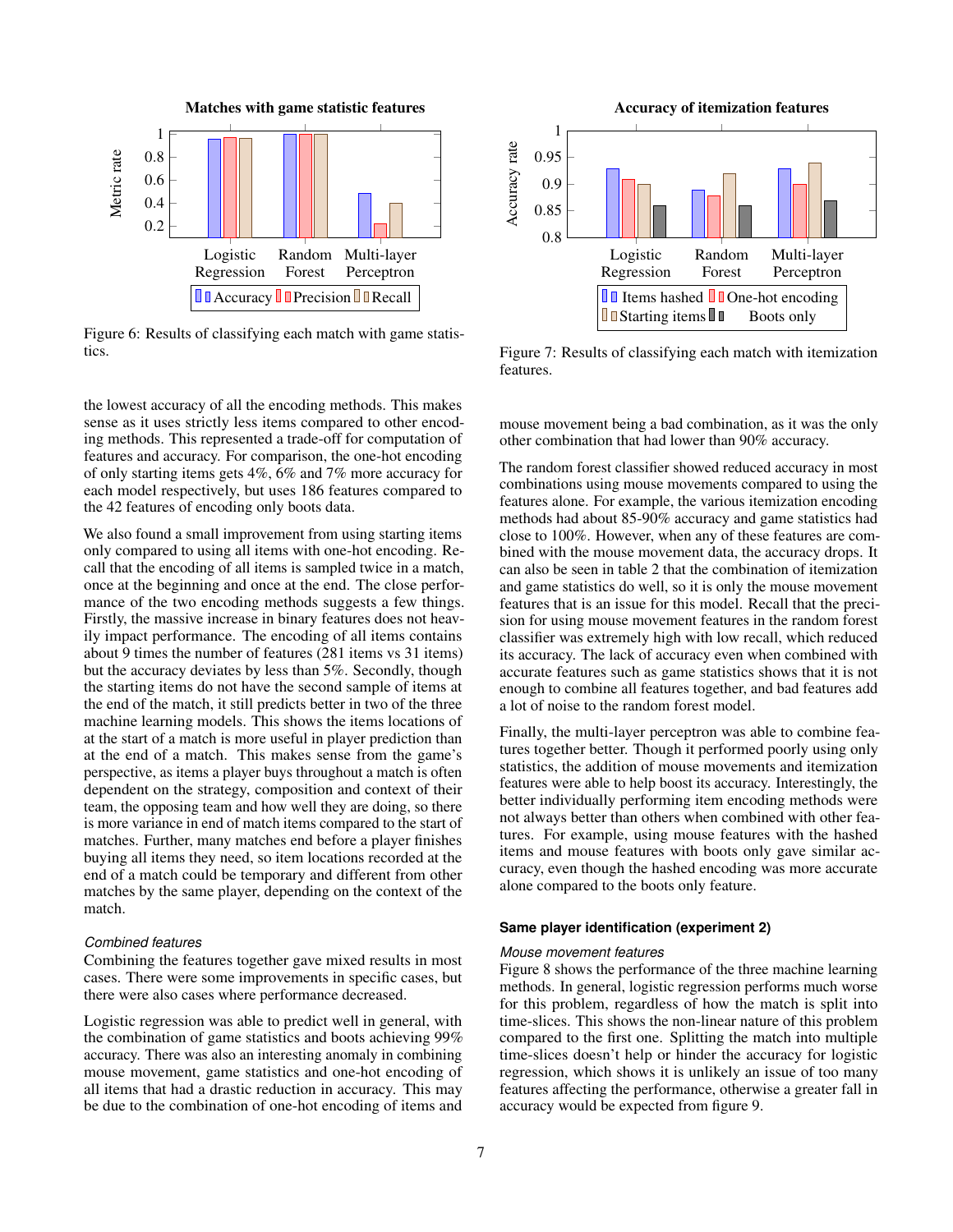|                              | <b>Models</b> |        |             |
|------------------------------|---------------|--------|-------------|
| <b>Features</b>              | Logistic      | Random | Multi-layer |
|                              | Regression    | Forest | Perceptron  |
| Mouse + Stats                | 0.959         | 0.597  | 0.738       |
| Mouse + Items hashed         | 0.919         | 0.646  | 0.909       |
| Mouse $+$ Items one-hot      | 0.888         | 0.606  | 0.939       |
| Mouse + Starting items       | 0.918         | 0.617  | 0.919       |
| Mouse $+$ Boots only         | 0.911         | 0.857  | 0.908       |
| Stats + Items hashed         | 0.969         | 0.990  | 0.868       |
| Stats + Items one-hot        | 0.969         | 0.979  | 0.939       |
| Stats + Starting items       | 0.959         | 1.0    | 0.929       |
| Stats + Boots only           | 0.99          | 0.959  | 0.859       |
| Mouse $+$ Stats $+$ Items    | 0.949         | 0.636  | 0.808       |
| hashed                       |               |        |             |
| Mouse $+$ Stats $+$ Items    | 0.726         | 0.769  | 0.919       |
| one-hot                      |               |        |             |
| Mouse $+$ Stats $+$ Starting | 0.959         | 0.586  | 0.929       |
| items                        |               |        |             |
| Mouse $+$ Stats $+$ Boots    | 0.959         | 0.615  | 0.928       |
| only                         |               |        |             |
|                              |               |        |             |

Table 2: Accuracy of each model on each feature combination. The accuracies highlighted in red are of particular interest for discussion.

The overall accuracies of all three models were also lower compared to the first problem, which shows the difficulty of this problem in comparison, when there is not a small and limited pool of players.

Moreover, using additional time-slices caused less accurate predictions, which suggests the existence of noise when the featureset is repeated for each time-slice. Both the random forest classifier and multi-layer perceptron lost accuracy as a match was sliced into more parts and used together. This shows that although slicing gives more fine-grained data, the additional noise is detrimental to player prediction. We also found that each individual time-slice has little effect on the accuracy of predictions, as figure 10 show little performance difference between each individual time slice. This is rather unexpected, since the strategy and gameplay in different phases



Figure 8: Accuracy, precision and recall of using mouse movement features only when classifying pairs of matches.



Figure 9: Accuracy of mouse movement features when a match is split into a different number of time-slices. More timeslices means a greater number of features, as the featureset is repeated for each time-slice.

Accuracy of individual time-slices



Figure 10: Accuracy for mouse movement features on individual portions of a match.

of a Dota 2 game change, so one would expect the mouse movement behavior of players to change as well.

# *Game statistic features*

Figure 13 shows the correlation matrix between pairs of matches by the same player. We can see how each statistic feature of one match is correlated to the statistic feature of another match from the same player. For instance, the CS, denies, gold per minute, XP per minute and CS per minute statistics are well correlated with each other, even across different matches. It would be expected for these numbers to be correlated in the same match, as creeps directly affect the gold and XP gained by heroes. However, seeing the statistics continue this trend across different matches suggest they are also tied to specific player behavior.

It should be noted that the correlation matrix is mirrored across the diagonal. This is a result of the combination step, where matches are combined into pairs of *{match0, match1}* and *{match1, match0}* and should not be taken as a meaningful result. Due to the way the clarity parser runs through matches chronologically, a bug in the library prevented us from split-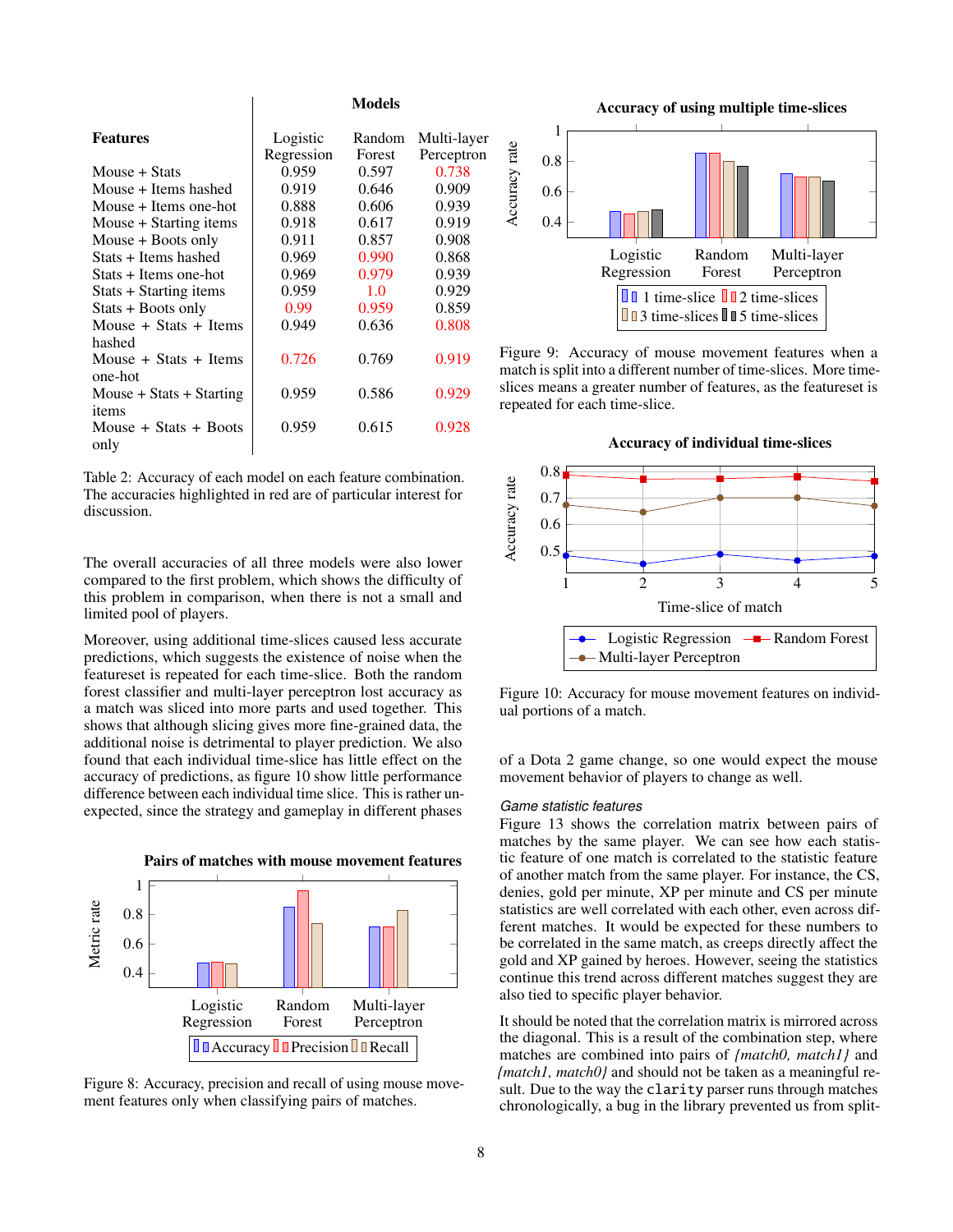

Figure 11: Accuracy for game itemization features when classifying if two matches belong to the same player.

ting up a match into time-slices like the mouse movement feature for game statistics.

Once again, the random forest classifier performs the best when using the game statistic features, showing a strong correlation between game statistics and player prediction using decision tree based models. This seems to be due to decisions tree being able to determine ranges for statistics for player prediction. For example if one statistic is always in a similar range across multiple games, it is likely to be the same player.

### *Itemization features*

Figure 11 shows the accuracy with different itemization encodings and features. For these features, using only boots was the best indicator for random forest and multi-layer perceptron, while the item differences were best for the logistic regression model. Once again, logistic regression did not have good results compared to the other models. The only exception is the item difference method of encoding. This is a bit of an anomaly, as the trend suggests logistic regression is not suitable for this classification task.

The difference between the item difference encoding and all other features is that features are not duplicated for the pair of matches. For all other features, the features for both matches are used together, to see if features across the two matches may be correlated. The game statistic features shown earlier display this kind of correlation. However for the item difference, the presence or absence of the same item on an inventory slot is encoded and so there is no duplication of features. This contrast reduces the complexity of the feature, which allowed the logistic regression model to perform comparably to the other two models where all other features could not.

The one-hot encoding of all items performed similarly to the one-hot encoding of only starting items. This was surprising because the one-hot encoding of all items contained 250 more items, which translates to 1500 more binary features. As was the case in the last experiment, the increased number of binary features had little effect on the performance of the models. The gap between the two methods is smaller than previously, which means just using starting items to differentiate between two players is more difficult than identifying a single player.



Figure 12: Performance increases as different features are combined with the starting item feature for the random forest classifier.

This suggests a more diverse pool of players leads to more similarity in starting items between any two players.

#### *Combined features*

Strong results were found for combining features together, unlike the first experiment. All three models were able to find improvements from using the different features together. For instance, the logistic regression model could not accurately predict if two matches belonged to the same player for all features except for the item difference feature. However, when combining the item difference feature with the poor performing mouse movement and game statistic features, we were able to get up to 10% higher accuracy on certain combinations. For the multi-layer perceptron, we found precision generally increased with more featuresets at the cost of recall. This led to a smaller increase in accuracy of 5-7%. The high precision is more beneficial compared to high recall because less false positives means predictions for two matches belonging to the same player are more unlikely to be wrong, even if we may miss some predictions due to false negatives.

We found the random forest classifier was able to achieve the highest accuracies in this problem when multiple features are combined together. Figure 12 shows the improvement we found. The model was able to go from 81% correct predictions using only starting items to 91%-95% correct predictions from a combinations of starting items and other features. The highest 95% accuracy came from a combination of starting items, game statistics and mouse movement features.

# **FUTURE WORK**

### *Fine grained information on mouse movement features*

Although we have been successful in using mouse movement features to predict players with good results, there are still many details that are unknown. For example, although we take a number of attributes for each mouse movement sequence recorded, the context such as target entity or current hero properties are not recorded. Including the context for each mouse movement would allow us to learn if certain actions under certain circumstances are more indicative of player behavior.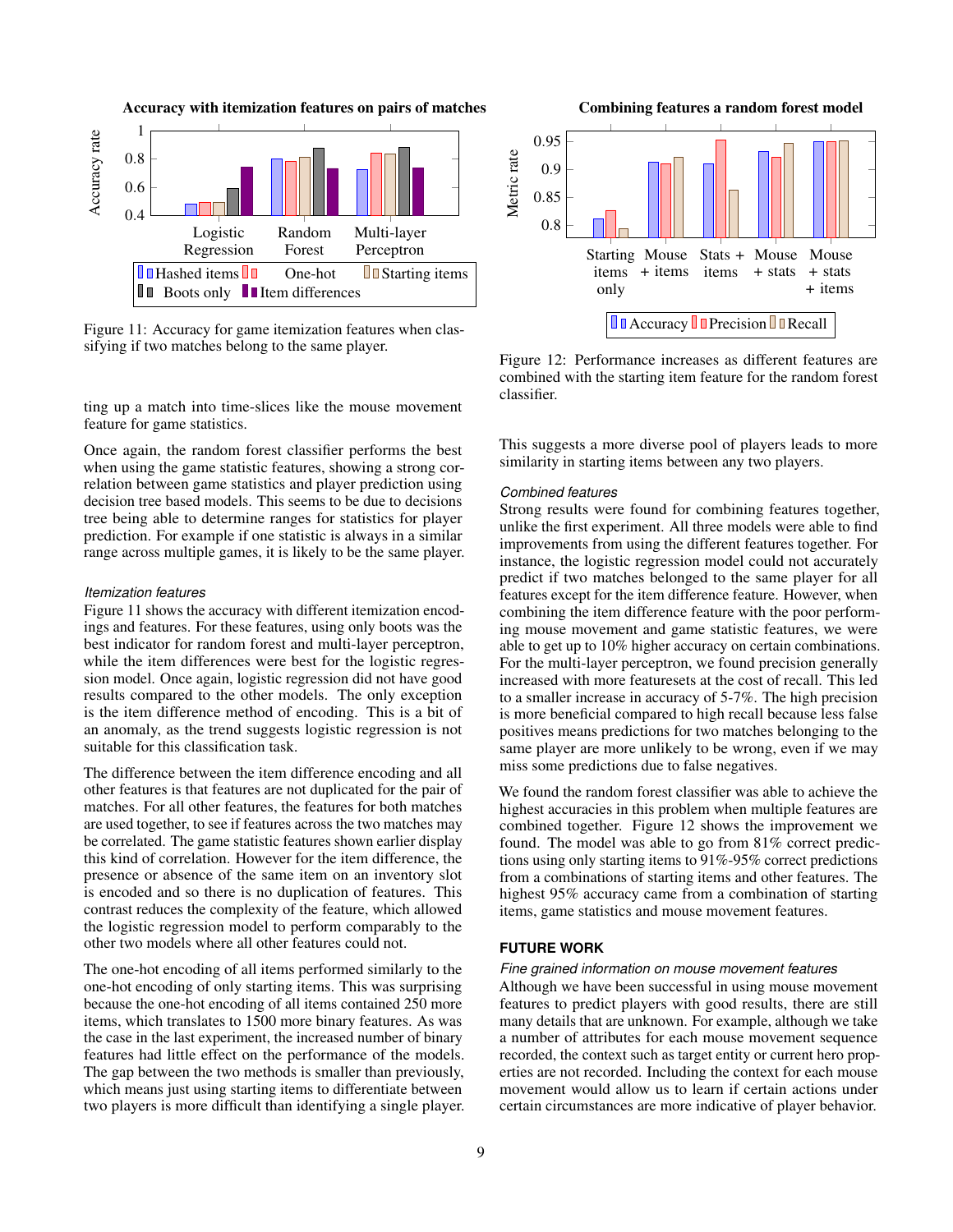

Figure 13: Correlation matrix for pairs by the same players

### *Multiple heroes from the same player*

In this paper, we focused our research on the exploration and combinations of features and models for player prediction so we kept the hero used constant throughout the experiments. The same methodology is likely to work on different heroes, but it is not known how it would work in a dataset that contained multiple heroes. This is because the difference in playstyle of different heroes would interfere with the difference in player behavior, so it would be interesting to see how this work could be extended to a multi-class classification of this case.

### *Deep Learning*

Our work primarily used traditional machine learning models such as logistic regression and random forest classifiers. With the increasing popularity and performance of deep neural networks, it would be interesting to compare how a accurate a deep learning model could predict players compared to these traditional machine learning models.

### *Automated detection tool*

Finally, because we have found strong results for classifying with random forest classifiers, our models can be applied to create a real world tool for automatic detection. The tool can be prototyped to accept replays and return predictions. Successful prototyping with a high accuracy and high precision can lead to the tool being used in online tournaments as a method to prevent cheating. The creation of such a tool will also help to refine the model by exposing it to a much larger variety of players and matches.

# **CONCLUSION**

This work explores the extraction and use of various features from Dota 2 match replays, in combination with mouse tracking techniques, to predict who the player is based on their in-game behavior. We explore two approaches to this problem. Firstly, we predict identity from specific player from a pool of players. For this approach, we find that the use of game statistics with a random forest classifier can achieve high prediction rates but it could not combine poor features with good features without losing a lot of accuracy.

Our second, more universal approach centres around matching (or otherwise) players from two different matches from the set of all players. This approach is more generalizable to the large player-base. We find the combination of game starting items, mouse movements and game statistics using a random forest classifier can produce an accuracy of 95%.

### **REFERENCES**

- 1. 2018a. DOTABUFF Dota 2 Statistics. https://www.dotabuff.com/. (2018). Last accessed Oct 2018.
- 2. 2018b. *Dota 2*. Game [PC]. (2018). Valve Corporation, Washington, U.S. Last played Nov 2018.
- 3. 2018. The OpenDota Project. https://github.com/odota. (2018). Last accessed Nov 2018.
- 4. Ahmed Awad and Issa Traore. 2007. A New Biometric Technology Based on Mouse Dynamics. *Dependable and Secure Computing, IEEE Transactions on* 4 (08 2007),